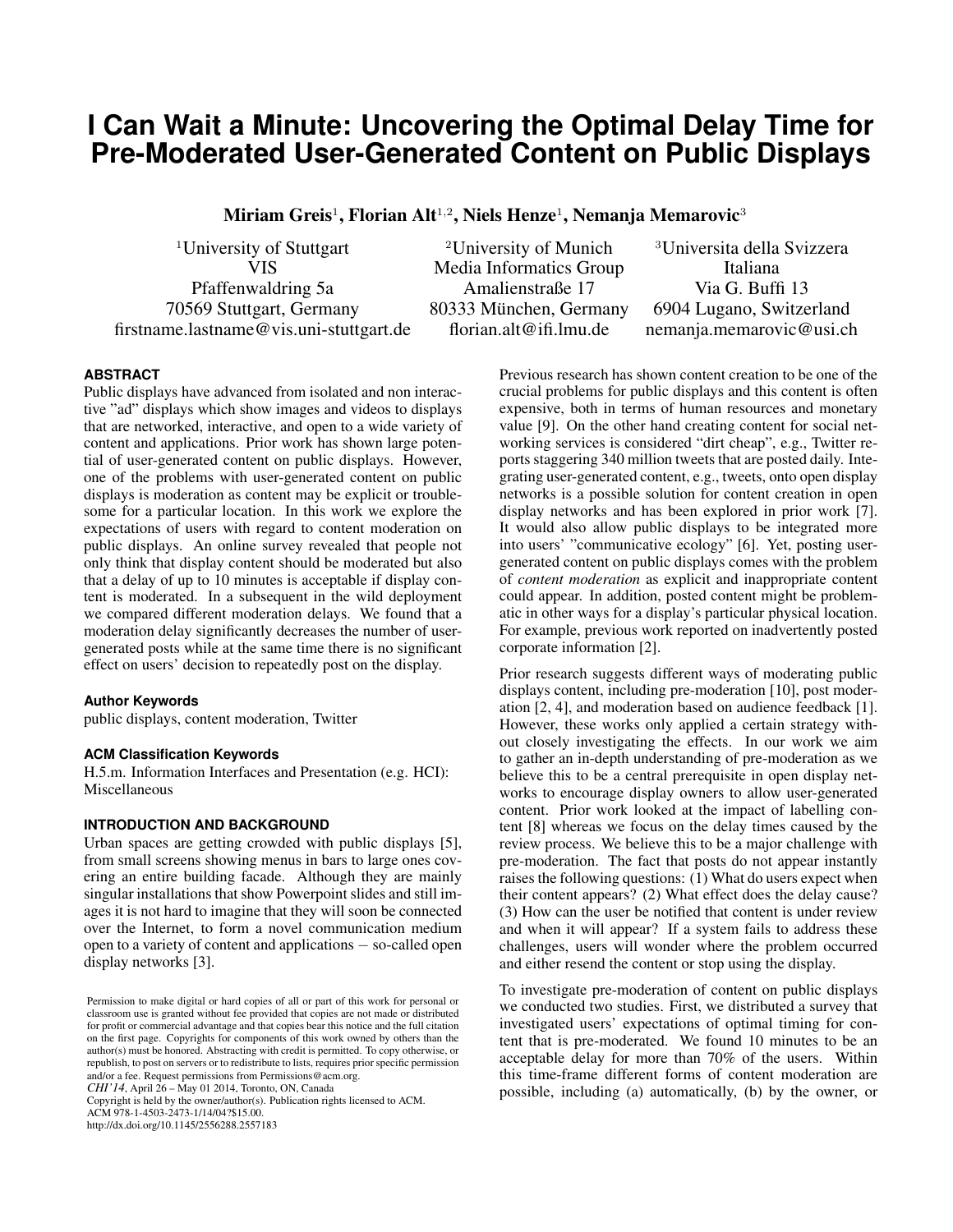(c) crowdsourcing-based approaches. We then developed an application allowing people to send tweets to a public display network. We deployed the application in the wild on five connected displays and inferred an artificial delay to investigate the effect of different pre-moderation mechanisms.

The contribution of the work is twofold. First, we report on *user preferences for content upload waiting time* on public displays (a) with and (b) without moderation. Our results show that if users are aware of moderation, more than half of them is even willing to accept delays of one hour or more. For applications that do not communicate the moderation process, a delay of up to 10 minutes is still acceptable for the majority of the potential users. Second, we provide insights about the *effect of a moderation delay on users' behavior*. Through an empirical study we found that even short waiting times of 90 seconds can confuse users. Furthermore, we show that the longer the delay time the less posts appear on a display. Finally, the delay time seems to not influence a user's decision to continuously post to a display.

## **STUDY I: ONLINE SURVEY**

To learn about potential users' expectations towards content moderation for open display networks we distributed an online questionnaire. We were mainly interested in the expectations of people that have no previous experience with publishing user-generated content on public displays to be able to later contrast the results with the actual behavior in front of public displays.

## **Method**

We prepared the questionnaire using our LimeSurvey server. The questionnaire consists of three pages. After an introduction to public displays and user-generated content on the first page, the second page asks about basic demographics and if the person ever published content on a public display or even operates one. The third page asks participants if content on public displays should be moderated; if participants expect that a message they post to a display would appear instantly; if they expect a delay prior to showing the message and which delay is acceptable. Since no prior in-depth investigation on delay times exists (prior research that comes closest to investigating delay times simply classified them as "fast" or "slow" [\[11\]](#page-3-10)), we came up with concrete values that we felt would best reflect a user's expectations.

We distributed the questionnaire through our university's mailing list, our social network, and our research projects' mailing lists. In total, 114 participants completed the questionnaire. 50 participants are female and 64 are male. On average they are 24.10 years old (SD=4.54). 89 participants are students with a variety of majors including computer science, biology, and medicine.

# **Results**

101 participants never posted content on a public display or operated one. 10 participants used research prototypes or installations in museums to post content on public displays and 7 participants operate, maintain, or work with public displays. We excluded the 13 participants that had previous experience with public displays from further analysis.



<span id="page-1-0"></span>Figure 1. The acceptable delay for messages to appear when posting messages on a public display without or with moderation.

83% of the participants agree or strongly agree with the statement that a moderation or control process for content on public displays is necessary to avoid misuse. The average level of agreement is 4.22 (SD=1.05) on the 5-point Likert scale (1=don't agree at all, 5=totally agree). With an average of 3.89 (SD=1.08) on the 5-point Likert scale most participants agree with the statement that they expect posted messages to appear on a display instantly (81% agreed or strongly agreed). Asked about the acceptable delay (see Figure [1\)](#page-1-0), 48% state that only a delay of 1 minute is acceptable if there is no content moderation. Another 30% think that a delay time of up to 10 minutes is still acceptable. If there is content moderation, 59.4% of the participants would accept a longer delay. 55.5% would even accept a delay of one hour or more.

#### **Discussion**

The results indicate, that communicating the fact that a display is moderated overall leads to an increase of the acceptable delay. Yet, a challenge in open display networks may be the fact that moderation is handled differently across displays, even if running the same application. For example, a digital bulletin board may be globally available for use on public displays but then, supermarkets running the application may require moderation whereas universities may not. This raises the need to understand, how to employ content moderation without the user being aware of it.

We see different opportunities to enable pre-moderation of open display content within a time frame of 10 minutes. First, posts could be checked *automatically* (less than one second) by searching for explicit keywords and potentially banning the content from publication. Second, display owners may employ dedicated moderators to instantly approve or reject content by *manually* checking incoming items (i.e., within 30 seconds). Third, display or space owners may decide to outsource the reviewing task via *crowdsourcing* platforms such as Mechanical Turk. We believe that in such cases a response time of 90 seconds is feasible. In the following we explore these options by means of a real-world deployment.

# **STUDY II: IN THE WILD DEPLOYMENT**

We implemented a web-based app displaying tweets which mention the display network's Twitter profile. In this way people can post text and images to the display by adding the network's Twitter id to a tweet.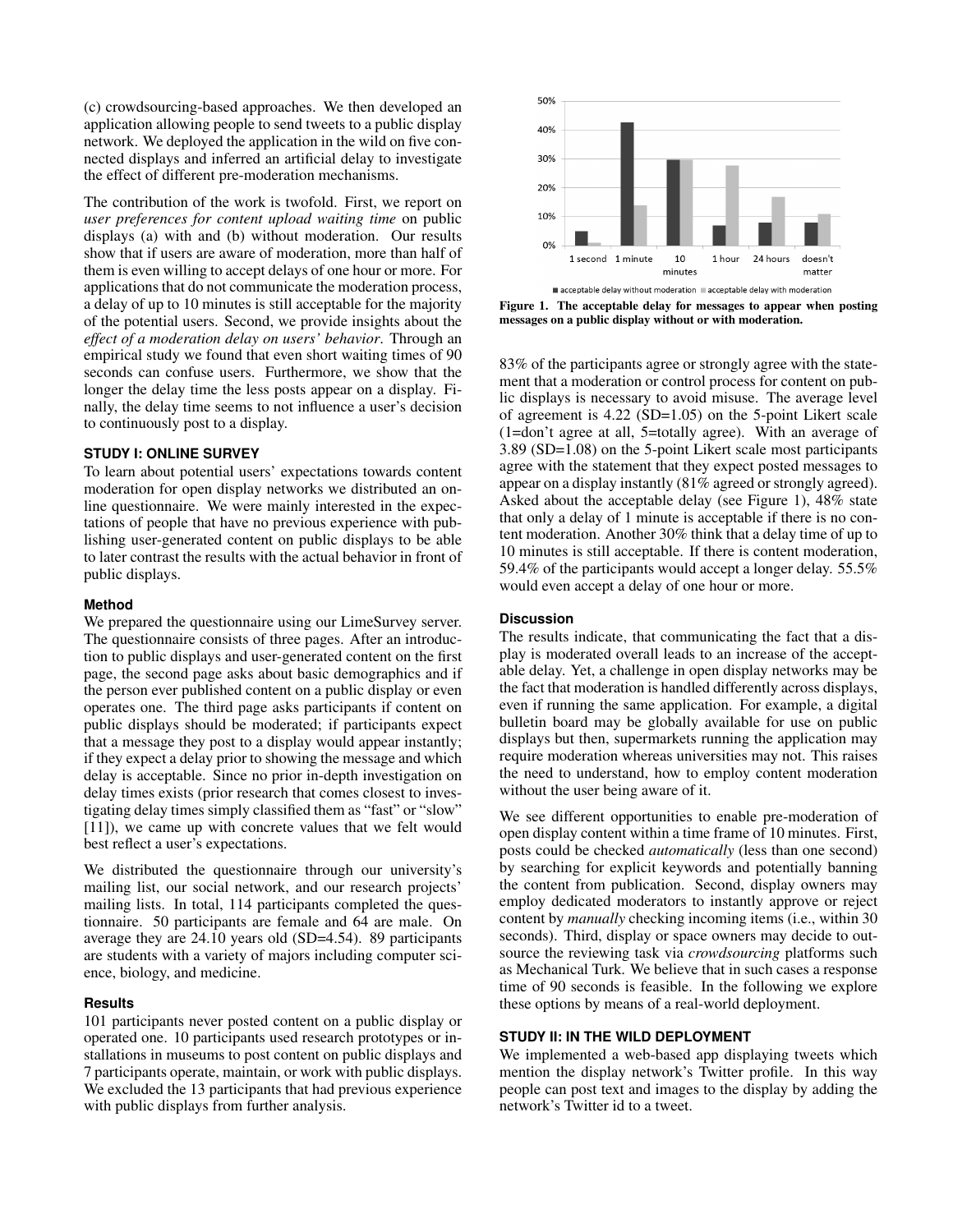

Figure 2. The five display locations with the running display client. Locations included entrance areas, cafeterias, and coffee kitchens.

<span id="page-2-0"></span>The display client is depicted in Figure [2.](#page-2-0) It runs in a full screen browser and shows the 12 most recent tweets in a 3x4 grid in portrait and a 4x3 grid in landscape mode. The Twitter id to tweet to is displayed below the grid. If a tweet only contains text we just render the text and if it contains a link to a photo only the photo is shown. Each tweet is logged in a database together with a timestamp and the user's Twitter ID. If a tweet contains a link to a photo we also store the photo in the database. Hence we cannot only easily exclude explicit tweets but we can later contact the poster via his or her ID, e.g., to send an online survey.

The display client polls new tweets from the database every 1000ms. We do not provide any other interaction than showing the messages posted on Twitter to keep the application simple and concentrate on users' reactions to delays caused by moderation.

## **Deployment Setting**

We deployed the web-client on five displays across our campus where it ran 24/7 for the duration of 2 months (June–July 2013). All content appeared simultaneously on all five displays. Two displays were installed in the entrance area of faculty buildings and in close proximity to lecture theaters. A third display was deployed in the vicinity of a coffee kitchen shared by two research groups in one of the university building. The fourth display was deployed in a university cafeteria. The display was mounted on the wall in close proximity to tables but was visible from almost any location inside the cafeteria. The last display was located in the main canteen building of the university with a throughput of several thousand people per day. The display stood at the intersection of two aisles with tables in the vicinity. Passersby for all displays were both university employees as well as students attending lectures and courses. Figure [2](#page-2-0) depicts the five locations.

According to the previously mentioned options for premoderation, we configured our display application to support a 0, 30, and 90 seconds delay. The time intervals were changed every 2 hours. Lectures on campus follow a centralized schedule which allowed us to always switch the time intervals while lectures were in progress. The reason for this is that most people were present shortly before or after the lecture as they waited for fellow students. We did not communicate the delay times to users simulating pre-moderation without informing users. During the time of deployment 518 messages were posted by 116 different users.

#### **Questionnaires**

Each time a user posted to the display for the first time, we sent a personalized link to an online questionnaire via Twitter encoding the user ID, the tweet, and the condition in the link. To ensure that the correct user answered the questionnaire, participants had to enter their Twitter ID as they filled in the questionnaire. In the questionnaire we first asked participants about demographics, previous experience with public displays, whether they were in front of the display when posting, and whether they waited until their message appeared. In addition, we were interested in their overall experience.

Out of the 116 people who posted to the display and were asked to fill in the questionnaires, 2 female and 29 male participants replied. They were students or employees at our university in different engineering fields (avg. age = 23.71 years, SD=4.70). 9 participants interacted with a public display before using our application. 23 participants posted while being in front of the display out of which 17 waited in front of the display for their post to appear  $(48.6\%)$ . 14 participants posted in the 0-seconds condition, 11 in the 30-seconds condition, and 6 in the 90-seconds condition.

Participants were asked to rate their experience with the application. Overall, participants give an average rating of 4.16  $(SD=0.90)$  on a 5-point Likert scale (1=very low, 5=very high). The average rating after posting in the 0-seconds condition is  $4.00$  (SD=0.96),  $4.55$  (SD=0.69) after posting in the 30-seconds condition, and 3.83 (SD=0.98) after posting in the 90-seconds condition. With an average of 3.35 (SD=1.56) on the 5-point Likert scale most participants agree with the statement that they expect their message to instantly be displayed.

## **Data Analysis**

To understand the effect of moderation times on content behavior we analyzed the number of posts as well as how often participants posted on the display. We considered multiple consecutive posts by a user that depended on each other (e.g., a large picture) as a single post. This resulted in 349 posts that remained for the analysis. First, we found an increase in the overall *number of posts* as moderation time decreases. During the 0-seconds condition, 150 messages were posted, compared to 127 in the 30-seconds condition and only 72 in the 90-seconds condition. The difference is statistically significant  $(\chi^2(2) = 27.62, p < 0.001)$  and indicates a strong effect of moderation delay on number of posts. There was no significant association between the conditions and whether or